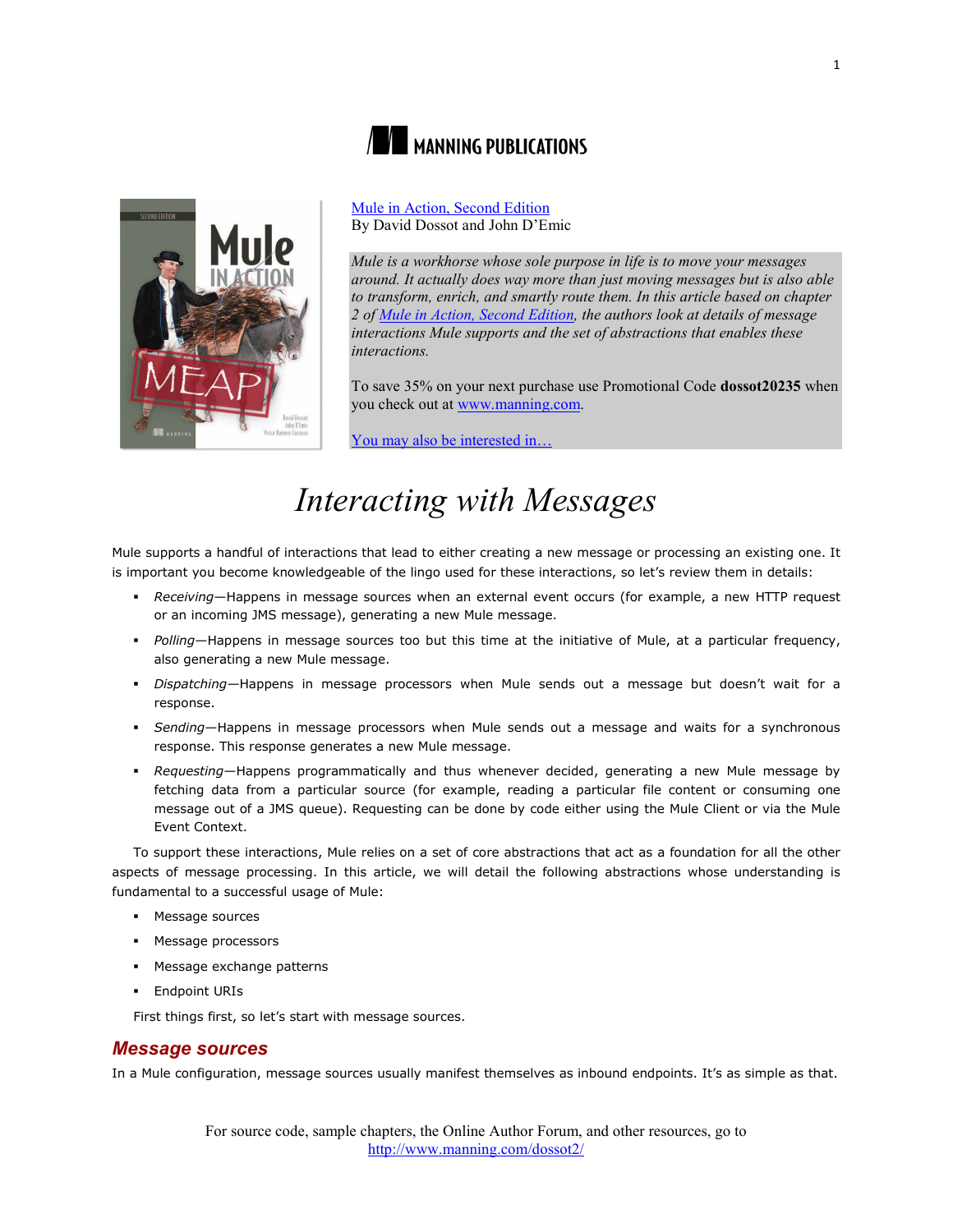Only a single message source is allowed in a flow. To allow multiple inbound endpoints to feed messages in the same flow, a composite message source must be used. As you've guessed it, this composite message source is also a message source! Listing 1 shows a few valid message sources.

```
Listing 1 Simple and composite message sources
   <vm:inbound-endpoint path="payment-processor" />
   <composite-source>
        <jms:inbound-endpoint queue="payment-processor" />
        <http:inbound-endpoint host="localhost"
                               port="8080"
                              path="payment-processor" />
   </composite-source>
```
That wasn't too hard so let's immediately jump into the next abstraction: message processors.

## *Message processors*

Message processors are the basic building blocks of a Mule configuration: besides message sources, flows are mostly composed of message processors. Message processors take care of performing all the message handling operations in Mule and as such manifest themselves in the configuration under a diversity of elements.

Let's list the main features provided by message processors:

- As *outbound endpoints*, they take care of dispatching messages to whatever destination you want.
- As *transformers*, they are able to modify messages.
- As *routers*, they ensure messages are distributed to the right destinations.
- As *components*, they perform business operations on the messages.

Most of the time, you'll be configuring message processors without knowing it: all you'll see in your configuration files will be transformers, components, or endpoints. The fact that all these diverse entities are all message processors is the key to Mule's versatility: it allows you to freely tie them together in flows, as behind the scene they are all of the same nature and thus interchangeable.

#### **Shoehorn message processors with a chain**

When only a single message processor is allowed in a configuration spot, use a processor-chain element, which is a message processor that can encapsulate several message processors that will be called one after the other (as if they were chained).

It is also possible to create custom message processors by implementing the org.mule.api.processor.MessageProcessor in a custom class and referencing it in the configuration with a custom-processor element. This is extremely powerful but at the cost of a direct exposure to Mule internals (something components shield you from).

The next abstraction we're about to explore deals with the time aspect of message interactions.

## *Message exchange patterns*

Message exchange patterns (MEPs) define the timely coupling that will occur at a particular inbound or outbound endpoint. By defining if an endpoint interaction is synchronous or asynchronous, a MEP influences the way both sides of the endpoint (sender and receiver, or said differently, client and server) interact with each other.

Currently, Mule supports only two MEPs:

- *One-way*, where no synchronous response is expected from the interaction.
- *Request-response*, where a synchronous response is expected.

Both MEPs can be used on inbound and outbound endpoints but some transports can apply restrictions to the MEPs they actually support (for example, POP3 is one-way only). On inbound endpoints, one-way means Mule will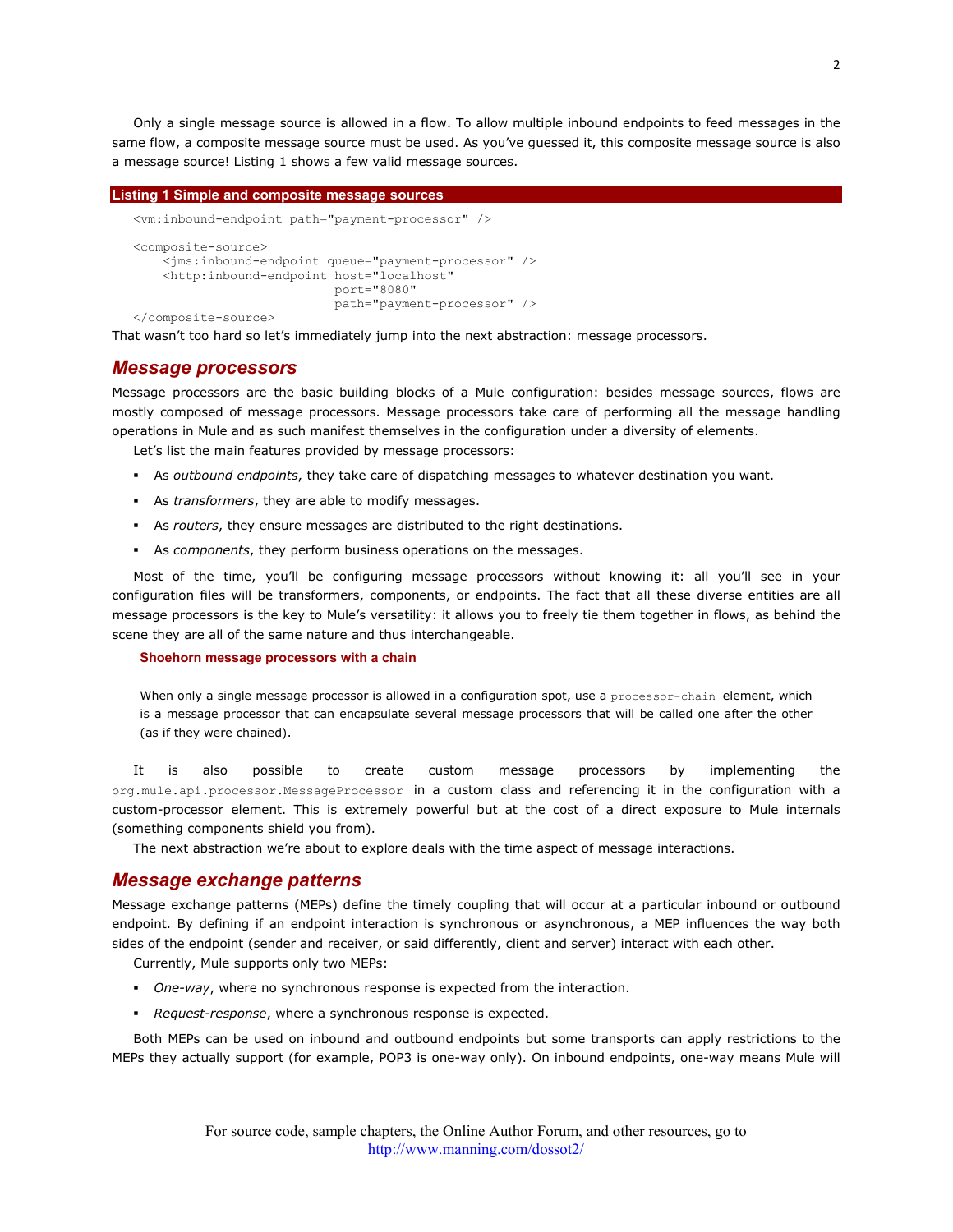not return a response to the caller, while request-response means it will. On outbound endpoints, one-way means Mule will not wait for a response from the callee, disregarding one if there is, while request-response means it will.

#### **Say something!**

If a client calls an in-only service and blocks expecting a response, it will receive an empty one. For example, performing an GET on an in-only HTTP inbound endpoint will return a empty response (content length of size 0) and a 200 OK status. The notable exception to this is the VM transport: both client and server must be in agreement for the MEP they use otherwise the message exchange will fail.

Let's illustrate this with an example. Look at listing 2 two see two different HTTP endpoints, each configured with a different MEP (configured by the exchange-pattern attribute). The inbound endpoint uses the requestresponse MEP, thus it will provide synchronous responses to clients that send HTTP requests to it.

On the other hand, the outbound endpoint is one-way, which means that Mule (acting as client in this case) will not wait for any response from the remote server, whether there is one or not.

#### **Listing 2 HTTP endpoints with different exchange patterns**

```
<http:inbound-endpoint host="localhost"
                        port="8080"
                       path="payment-processor"
                       exchange-pattern="request-response" />
<http:outbound-endpoint host="localhost"
                         port="8081"
                        path="notifier"
                        exchange-pattern="one-way" />
```
MEPs affect the timeline of message interactions: request-response creates a timely coupling while one-way avoids it. MEPs have a direct impact on the parallelization of tasks in Mule, and when this happens, flows may behave in mysterious ways.

To illustrate this, let's take a look at the configuration in listing 3.

#### **Listing 3 A simple flow where execution doesn't happen as expected**

```
<flow name="acmeApiBridge">
     <vm:inbound-endpoint path="invokeAcmeAmi" />
     <jdbc:outbound-endpoint queryKey="storeData" />
     <http:outbound-endpoint address="http://acme.com/api" />
\langle / flow>
```
This flow is used when a new conversation with the sample company Acme Corp. API is initiated. In another flow, out-of-band HTTP responses further change the state of the conversation. Surprisingly, issues have arisen because in the above flow it happens from time to time that the HTTP request gets dispatched before the JDBC insert, though the latter is positioned before the former in the configuration. How is that possible?

To answer this question, let's look at the log file recorded while a message goes through the flow of listing 3: DEBUG acmeApiBridge.stage1.02 [HttpConnector]

```
 Borrowing a dispatcher for endpoint: http://acme.com/api
INFO jdbcConnector.dispatcher.01 [SimpleUpdateSqlStatementStrategy]
      Executing SQL statement: 1 row(s) updated
DEBUG acmeApiBridge.stage1.02 [HttpClientMessageDispatcher]
       Connecting: HttpClientMessageDispatcher{this=1e492d8,
       endpoint=http://acme.com/api, disposed=false}
```
Pay attention to the thread names (recorded between the log level and the class name in square brackets). What do you see? Bingo! The JDBC insert is performed by a different thread than the main one that goes through the flow (notice how it is named after the flow name). Why does Mule perform the JDBC operation in a separate thread?

The answer to this excellent question lies in the message exchanged pattern used by each endpoint. Notice how in this previous flow no exchange pattern is specified: the default ones are thus used, meaning one-way for JDBC and request-response for HTTP. Because it is one-way, Mule knows no response is expected in the flow and consequently detaches the processing of this particular interaction in a separate thread!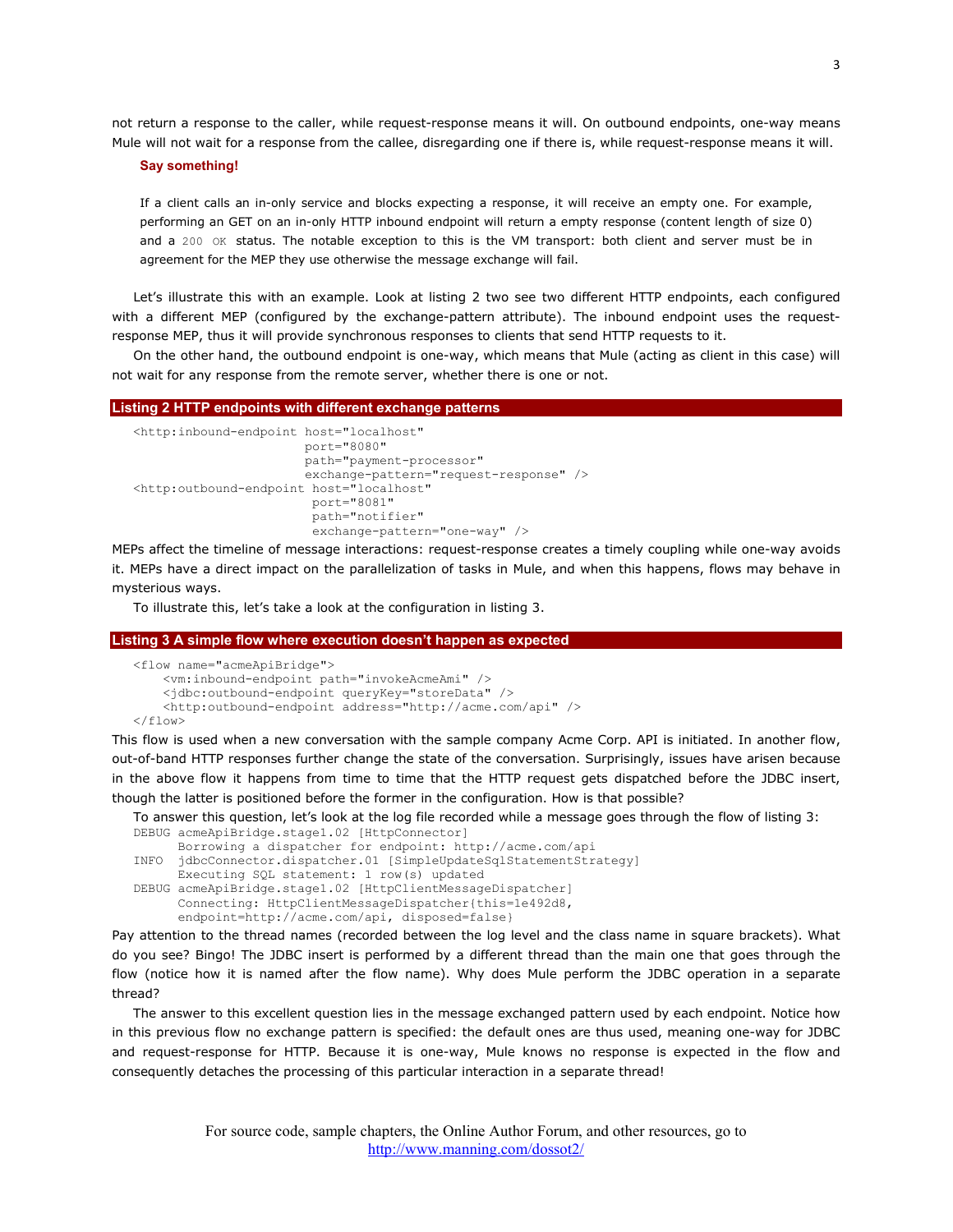

Figure 1 Message exchange patterns influence a flow's threading model.

Figure 1 illustrates how a one-way MEP initiates a parallel processing of a message interaction.

## **No guessing game**

Make your flows predictable: don't rely on transport defaults and use explicit MEPs on your endpoints.

The last abstraction we will look at is not the least: endpoint URIs indeed are the means by which Mule is able to represent all the resources it interacts with (message sources and destinations) in a unified manner.

# *Endpoint URIs*

Mule uses uniform resource identifiers (URIs) as the unified representation for all the resources it exposes or accesses via its endpoints. In other words, inbound and outbound endpoints are internally configured by a URI. Externally, in the XML configuration, they are configured by specific elements with transport specific attributes: behind the scene, all this information is folded into an endpoint URI.

Don't skip this part thinking that you will never have to deal with endpoint URIs since they're internal. The Mule client uses endpoint URIs to interact with Mule or through Mule.

So take a look at the following examples: though the URI representation for an HTTP resources feels familiar, note how a JMS topic and a TCP socket are also very naturally represented with this scheme. Notice how query parameters, like a connector name, are used to provide extra information to Mule.

```
http://localhost:8080/products
jms:topic://news
```
tcp://localhost:51000?connector=pollingTcpConnector

Listing 4 shows a Mule configuration exposing resources at the URIs.

#### **Listing 4 Mule endpoints exposing different types of resources**

```
<http:inbound-endpoint host="localhost"
                        port="8080"
                        path="products" />
<jms:inbound-endpoint topic="news" />
<tcp:inbound-endpoint host="localhost"
                       port="51000"
                      connector-ref="pollingTcpConnector" />
```
That's it; you've discovered the most important abstractions at work within the very core of Mule.

For source code, sample chapters, the Online Author Forum, and other resources, go to <http://www.manning.com/dossot2/>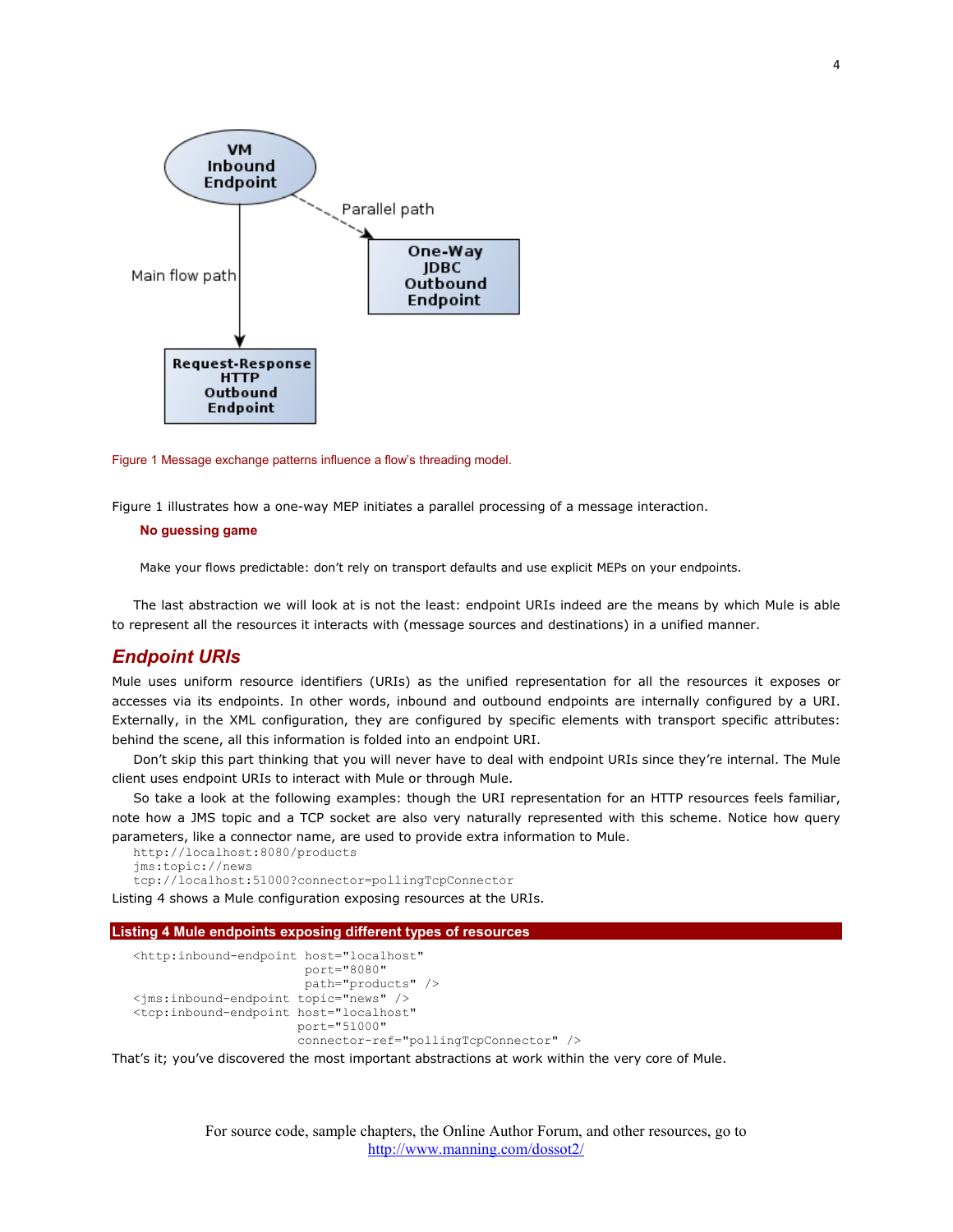# *Summary*

We're done with our tour of Mule message processing capacities. We've learned about controlling message paths with flows. We've also discovered the abstractions that sit at Mule's core.